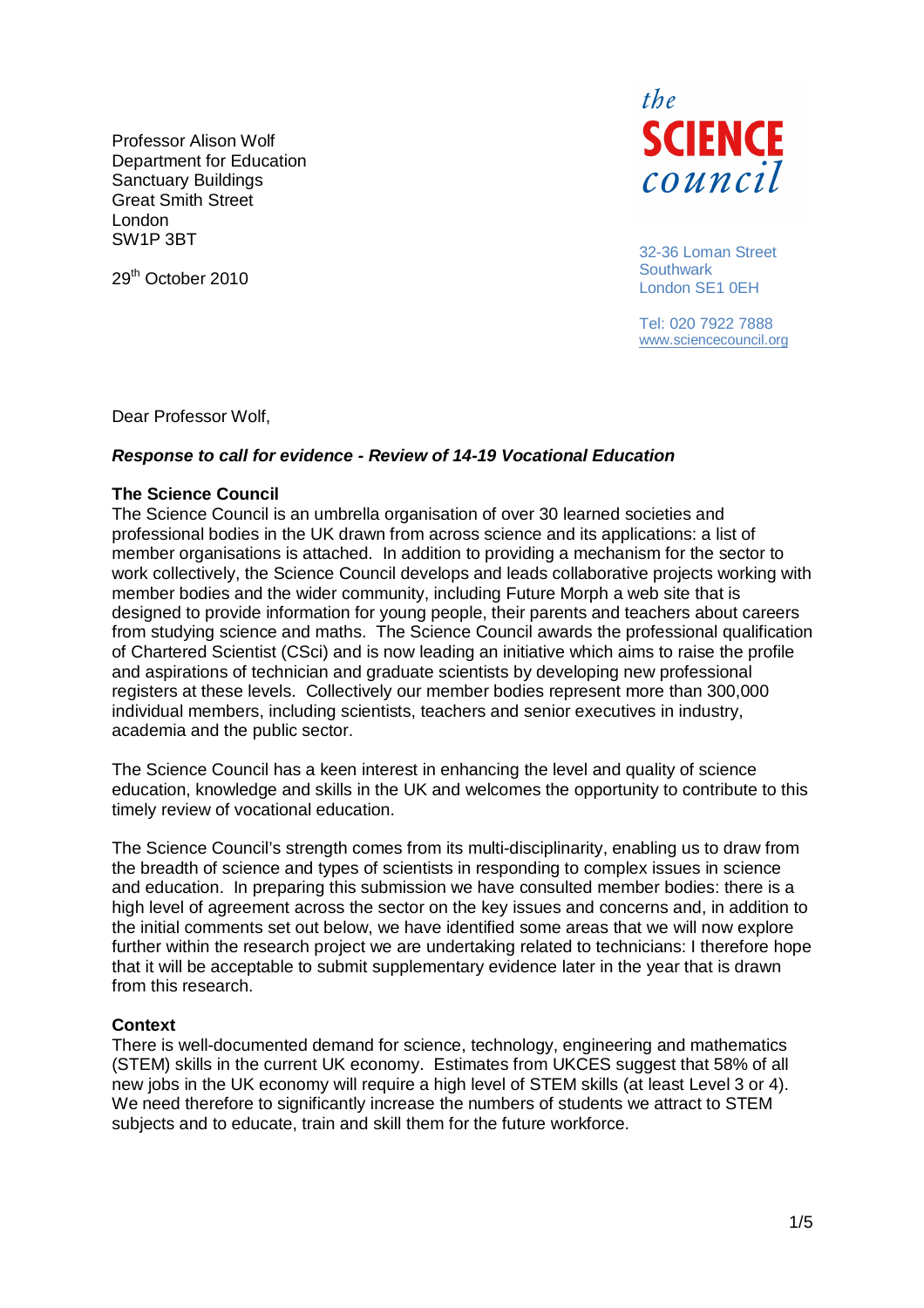# **What is the appropriate target audience for a vocational education offer, and in particular from what age is it appropriate for young people to be engaging in vocational education?**

We consider that the term 'vocational' should describe qualifications that deliver the education and training required to pursue a 'vocation' or profession. As such, vocational qualifications would have value beyond 14-19 and we suggest that there would be benefit in ensuring that equivalent qualifications were available to older learners.

### **How can we improve the organisation of vocational education for 14-19 year olds? This would include funding mechanisms; institutional suitability, accountability and incentives; and the role of the third sector, private training providers, employers and awarding bodies. It would also include arrangements for developing qualifications, including who bears the cost, and whether there is a need for an official quality benchmark for vocational education and awards.**

To ensure the value of vocational education is maximised a wide range of stakeholders must play a part in the development and delivery. For science, this should include the full range of subject specialists, industry and employment sectors and Higher Education Institutions. However, this process must be mindful of the fact that vocational education relies on local, not national, availability. In addition, the development of any new qualifications must allow sufficient time for development, piloting and evaluation of the content, its delivery and assessment.

# **What principles should underpin content, structure and teaching methods? Specifically, how can vocational education best respond to the current and expected future labour market? and how can it provide a positive incentive to participation by young people, in particular those who are at risk of disengaging from learning?**

# 14-16

We believe that good quality science education to the age of 16 is fundamentally important to the development of the essential STEM skills that underpin the practice of science at all levels. The Science Council therefore strongly supports science within the National Curriculum up to age 16 and is concerned recent developments that may mean this is not be the case in all schools and colleges or in all devolved administrations.

# Science in secondary education

We recognise that vocational qualifications are often perceived as having less rigour in the core sciences. This may or may not be true and we believe it would be worth exploring further, particularly for Level 3 qualifications.

Without a sufficient grounding in all the sciences and maths, it is our view that students cannot develop the deeper knowledge and skills necessary to become professional scientists at any level. This may already be provided for in the National Curriculum and would account for the fact that there were relatively few vocational qualifications in the core science disciplines to Level 2. However, we believe there may be some potential for developing vocational qualifications at this level with the aim of widening participation in STEM and perhaps linking to lifelong learning opportunities: there will need to be serious consideration given to the science content of any vocational qualifications at this level.

In our preliminary review of current vocational qualifications we identified that many did not appear to have a recognisable link to a vocation, profession or even specific occupation or employer. We are aware that very few qualifications at NVQ1-3 are recognised or accredited by professional bodies in science (though this is more common in engineering)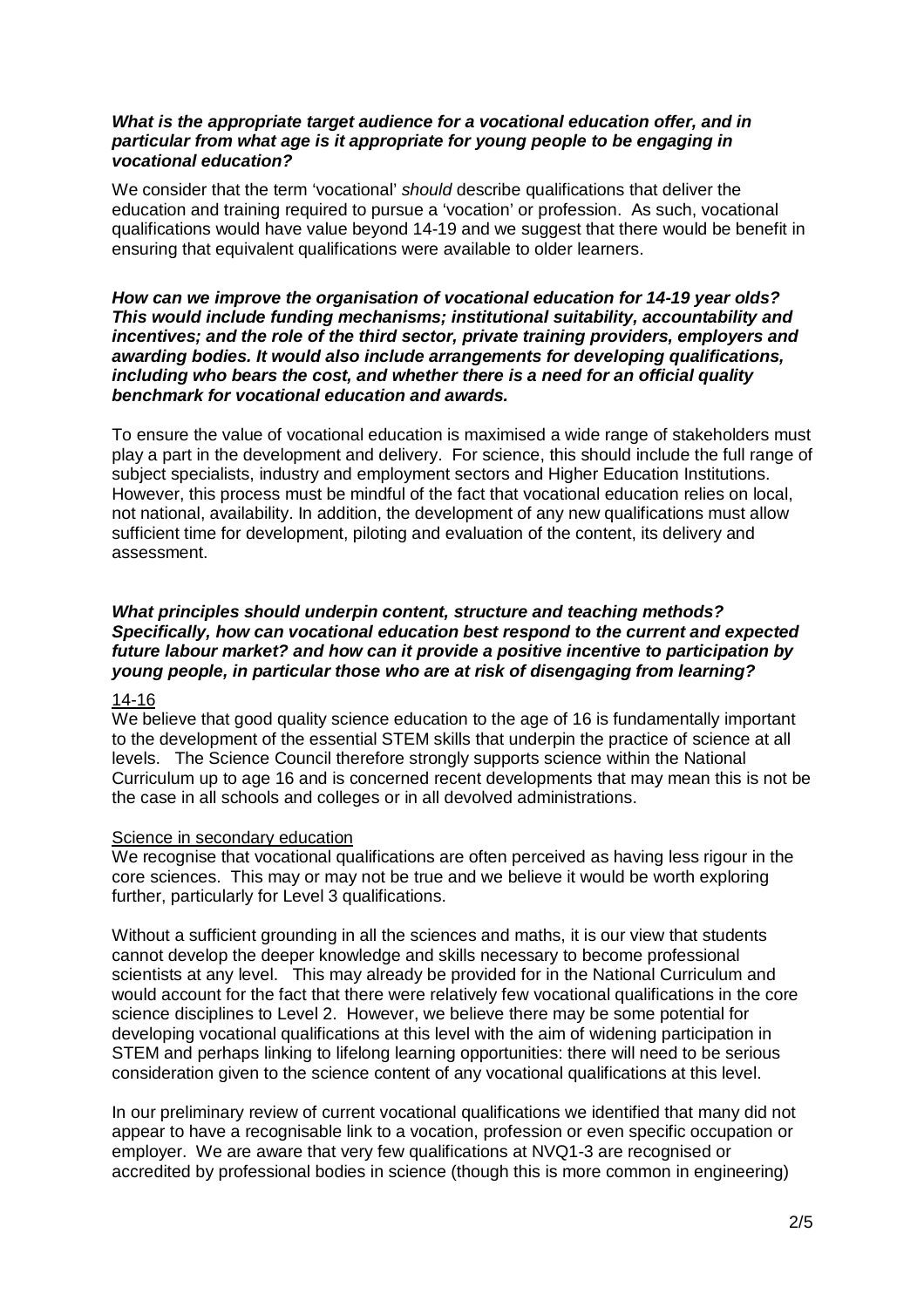and therefore do not currently provide a vocational pathway to a science profession. This is often not clear to students.

The term vocational has come to be used misleadingly to describe qualifications that focus on practical, applied or work-related learning styles rather than academic and knowledge based learning. Whilst we consider the term vocational may not be the appropriate description, there is a consensus within the Science Council that more needs to be done to develop qualifications that offer students alternatives to academic learning routes, traditionally GCSE and A levels. Alongside the review of vocational qualifications and the National Curriculum, there is an opportunity to explore how other qualifications could be developed to draw on practical and applied learning methods at the same time as embedding essential core science knowledge: it is essential that this opportunity is taken if the UK is to significantly increase the study of STEM post-16 in order to meet anticipated skills demand.

# Practical and technical skills and assessment

There is widespread concern amongst science employers with regard to a lack of practical and technical skills, particularly amongst graduates. We recognise that this is an important issue in the education and training of professionals in science at all levels: there is potential for a review of vocational qualifications to begin to address this by developing practical and technical qualifications that can be offered alongside traditional academic qualifications. One of the concerns raised in relation to this is with regard to appropriate assessment methods for practical and project elements of qualifications. Educators report that many schools focus on academic learning with the aim of achieving higher grades. In developing an appropriate framework of qualifications for vocational and other non-academic routes, and to improve the take-up and credibility of these qualifications, it will be essential that this issue is addressed.

High quality vocational education can be more costly to deliver: for example, as hands on education often requires smaller group sizes and specialist facilities. Colleges play a large part in successfully delivering vocational education courses for students who prefer college settings over school settings. It will be important for the review to consider the impact of the reduction in funding to further education colleges resulting from the current comprehensive spending review.

## **How can we improve progression from vocational education to positive destinations (work, Apprenticeships, FE, HE)?**

### Progression

There is a widely held perception that in order to become a scientist, gaining a degree is the only possible academic pathway. We recognise that in the past, other routes have also been valid and many senior practising scientists have progressed from apprenticeships and experience routes. However, this route is relatively rare in today's science industries where the practice of science is increasingly more complex and multi-disciplinary and the apprentice route hardly exists for entry to science careers.

In principle we believe it should be possible to advance from technician level in science through to Chartered status and we believe that progression and transferability must therefore be built into qualification pathways: such an approach underpins our work in the development of a Science Technician Register.

It will be important in reviewing qualifications for 14-19 that structures enable and encourage movement through and across different strands of the education system, as well as enabling movement between and across different vocational and academic fields.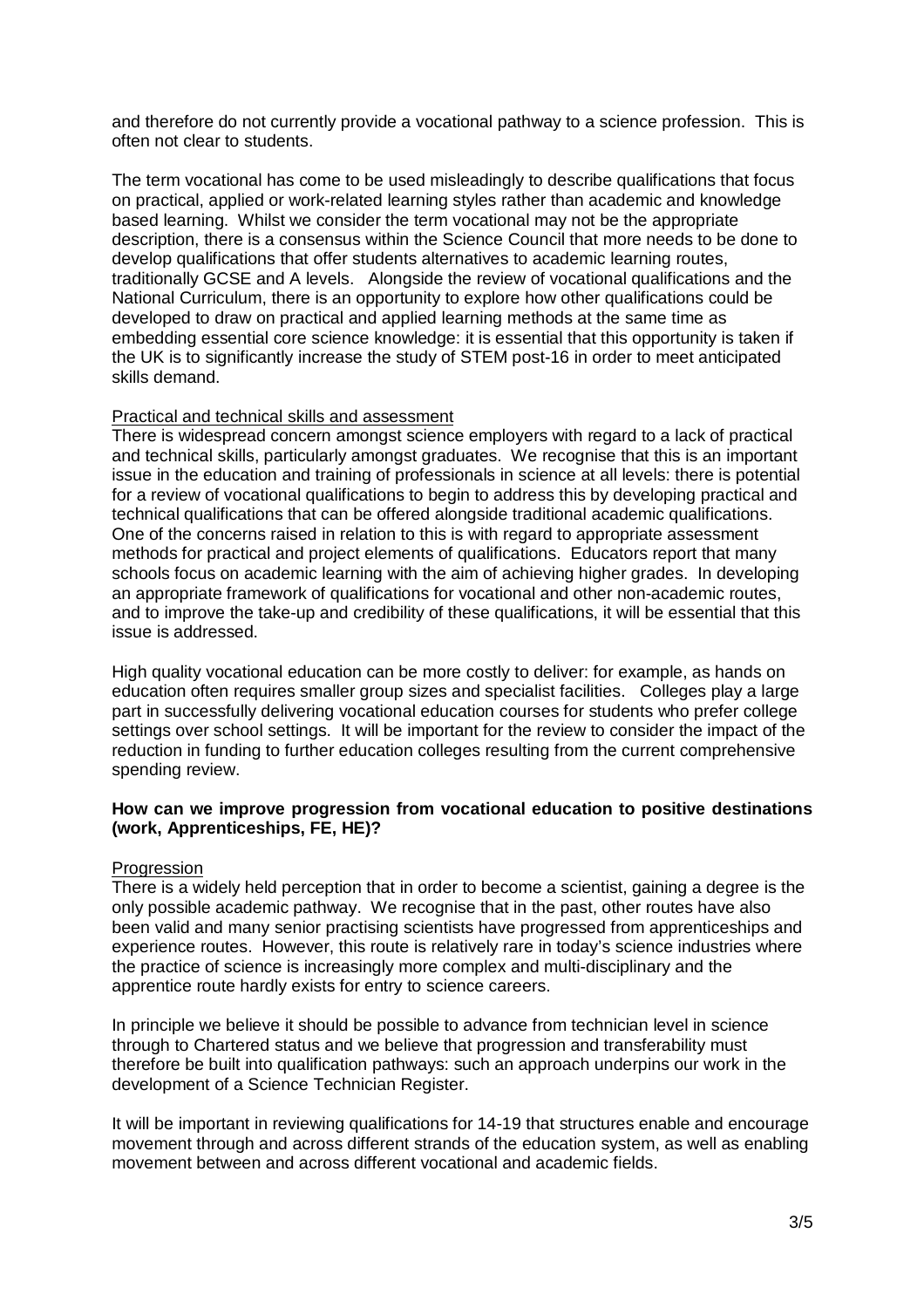The qualifications should have consistency and relevance for employers so that they can also support lifelong learning and access to re-skilling and up-skilling of those already in the workforce. Any new structure which encompasses numerous pathways would need to be simple and understandable for various stakeholders.

## **Equivalence**

A further issue is qualification equivalence. There is broad consensus amongst our member bodies that the strengths of vocational qualifications as an alternative to academic education pathways has been devalued over time: alternative routes need greater recognition and promotion. Seeking to make direct comparison with existing qualifications and education pathways is unhelpful and does not promote the distinctive value of vocational qualifications. It also leads to potential confusion with regard to qualifications accepted for HE.

## **Transferability**

There is a strong geographical bias for some qualifications and we note that some are not just sector specific but are employer specific. This is potentially a barrier to transferability and mobility but also contributes to the perception that the qualifications are of less value: most young people now appreciate that they are unlikely to have a single employer and that their employment and career is likely to involve several changes during their lifetime. These issues also present difficulties for the quality control, consistency and equivalence of qualifications.

## Careers Education, Information, Advice and Guidance

We are concerned that advice for young people on qualification choice is poor: if an illinformed choice was made, then young people would find that vocational qualifications might close down career pathways. We note that for those courses that start at 14 (as for sector specific diplomas) young people are making choices at a time when they are rarely wellinformed or ready to decide on career options. Better careers EIAG is therefore vital in communicating the variety of options available. Stakeholders need to provide impartial careers EIAG to young people, making them aware of the value of pursuing different courses and subjects and which course options would give them greater choice later. IAG provision and opportunities for lifelong learning for older cohorts must also be recognised as important issues.

### The role of professional bodies

Our discussion with member bodies has explored whether professional bodies might play a role in developing greater clarity by recognising or accrediting qualifications: we plan to pursue this further in relation to the development of the technician route into science and would be pleased to report on progress in a couple of months.

Yours sincerely,

Diana Garnham Chief Executive

d.garnham@sciencecouncil.org